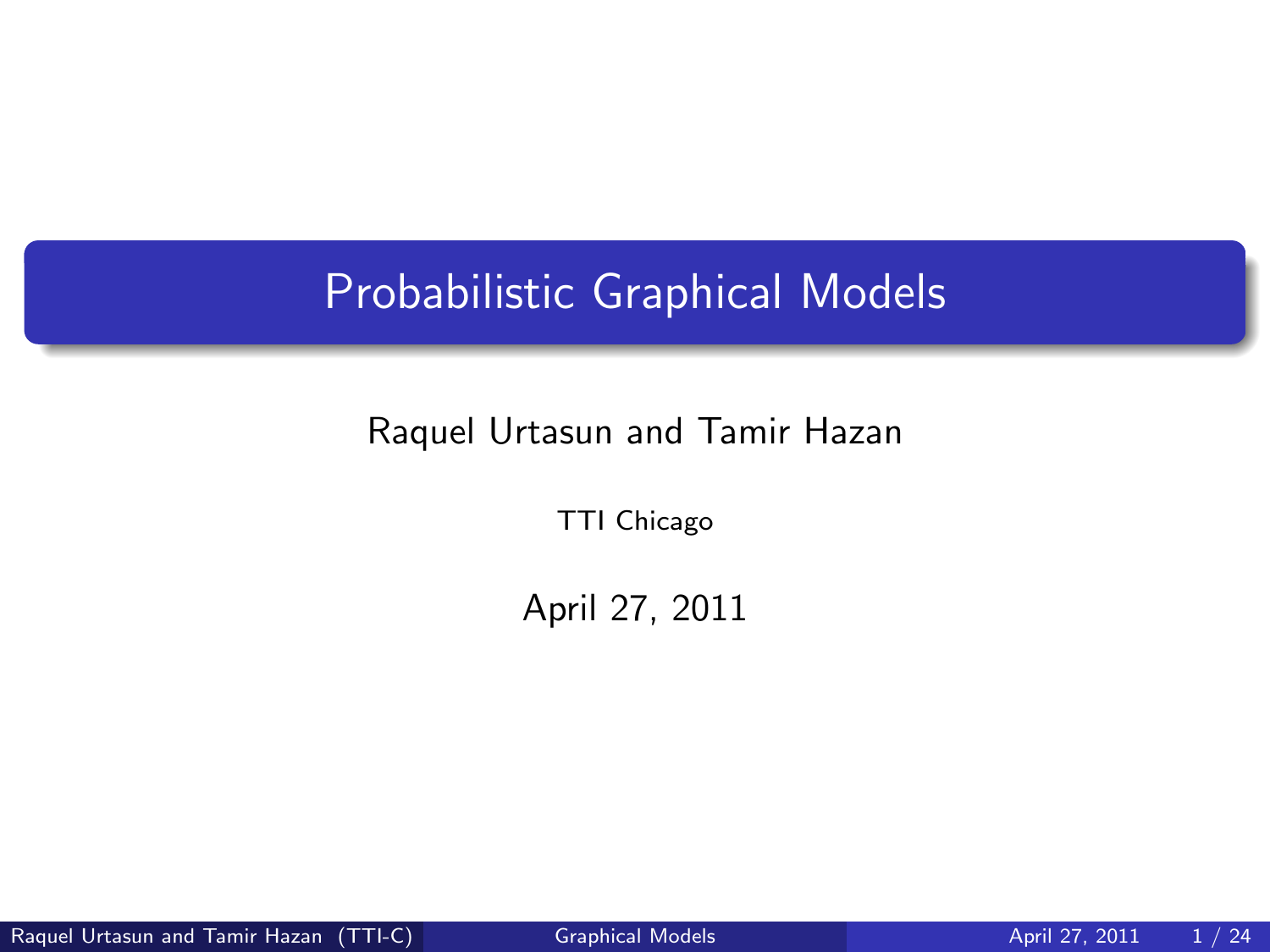#### Monday in class...



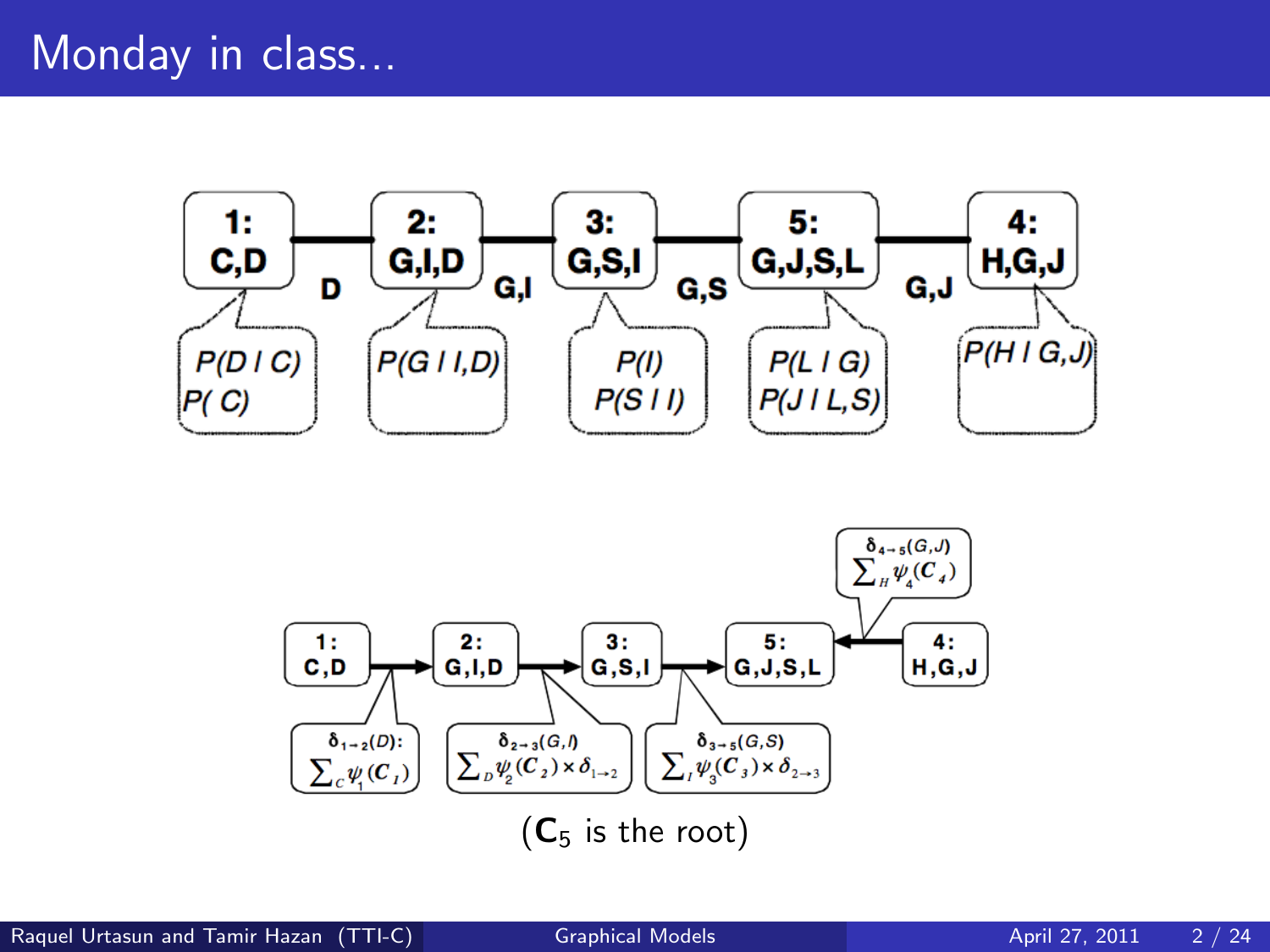- A general VE algorithm that can be implemented via message passing in a clique tree.
- Let  $\mathcal T$  be a clique tree with cliques  $C_1, \cdots, C_k$ .
- **•** Compute the initial potentials by multiplying the factors associated with each clique.
- Use the clique tree data structure to pass messages between neighboring clique.
- The messages are send towards the root.
- For each factor  $\phi$  let's call  $\alpha(\phi)$  the assigned clique.
- $\bullet$  We define the initial clique potential of  $C_i$  as

$$
\psi_j(\mathbf{C}_j) = \prod_{\phi:\alpha(\phi)=j} \phi
$$

**•** This definition of  $\psi$  is different from the VE  $\psi$ . Why?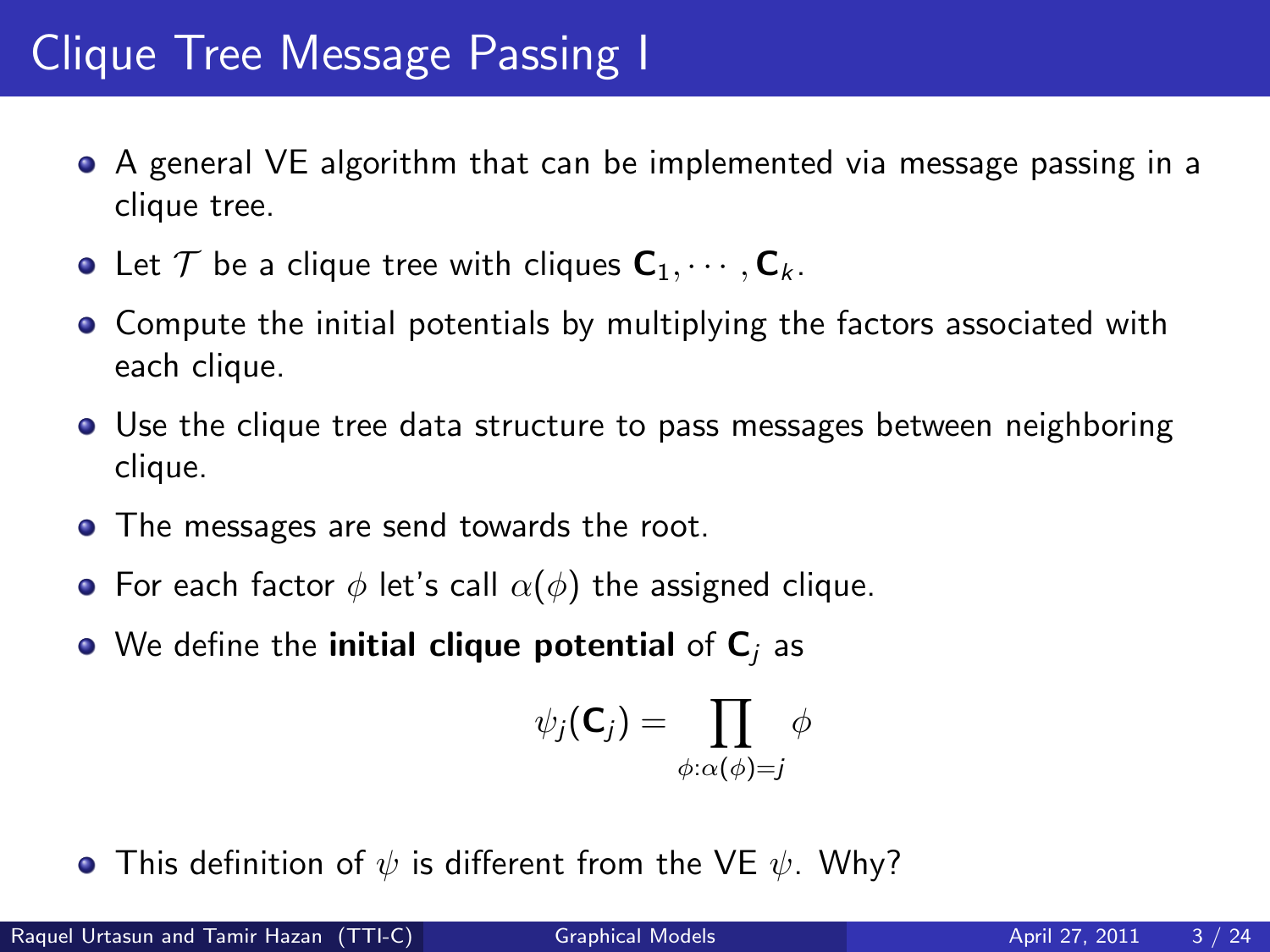### Clique Tree Message Passing II

• As each factor is assigned to exactly one clique

$$
\prod_{\phi \in \Phi} \phi = \prod_j \psi_j
$$

- $\bullet$  Let  $\mathsf{C}_r$  be the root.
- **•** Perform sum-product VE over the cliques, starting from the leaves of the tree.
- For each clique  ${\sf C}_i$ , let  $Nb_i$  be the set of indices of cliques that are neighbors of  $\mathsf{C}_i$ .
- $\bullet$  Let  $p_r(i)$  be the upstream neighbor, i.e., the next one in the path to the root.
- For each clique  ${\sf C}_i$ , the message is computed by multiplying incoming messages from its downstream neighbors with its initial clique potential, resulting in a factor which scope is the clique.
- $\bullet$  We sum out all the variables except those in the sepset between  $\mathbf{C}_i$  and  $\mathsf{C}_{\mathsf{pr}(i)}$ , and sends message to its upstream neighbor  $\mathsf{C}_{\mathsf{pr}(i)}.$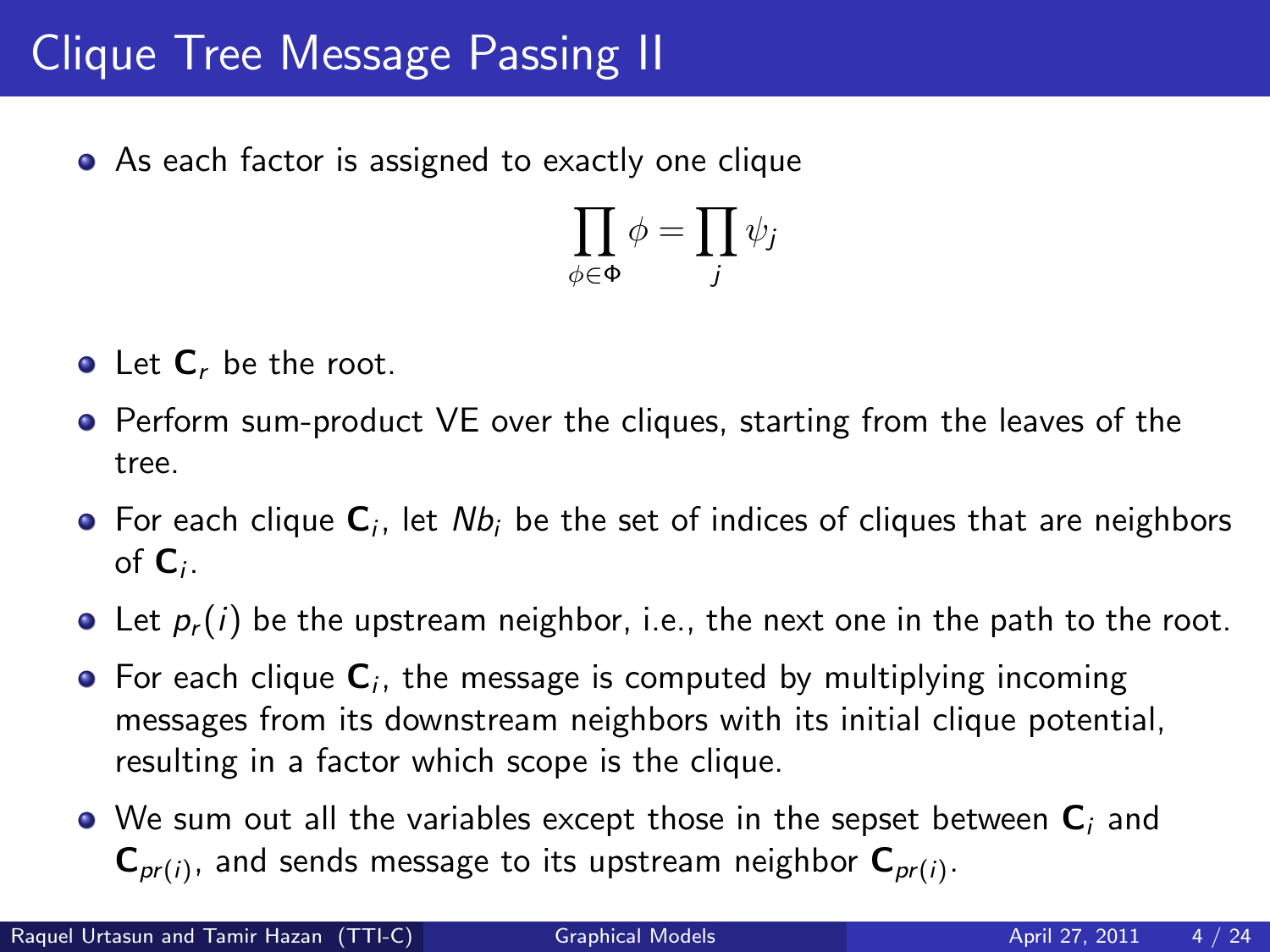- When the root clique has received all messages, it multiplies them with its own initial potential.
- The final clique potential is

$$
\beta_r(\mathbf{C}_r) = \sum_{\mathcal{X} - \mathbf{C}_r} \prod_{\phi \in \Phi} \phi
$$

**•** As we will prove later

$$
\hat{P}_{\Phi}(\mathbf{C}_r) = \beta_r(\mathbf{C}_r)
$$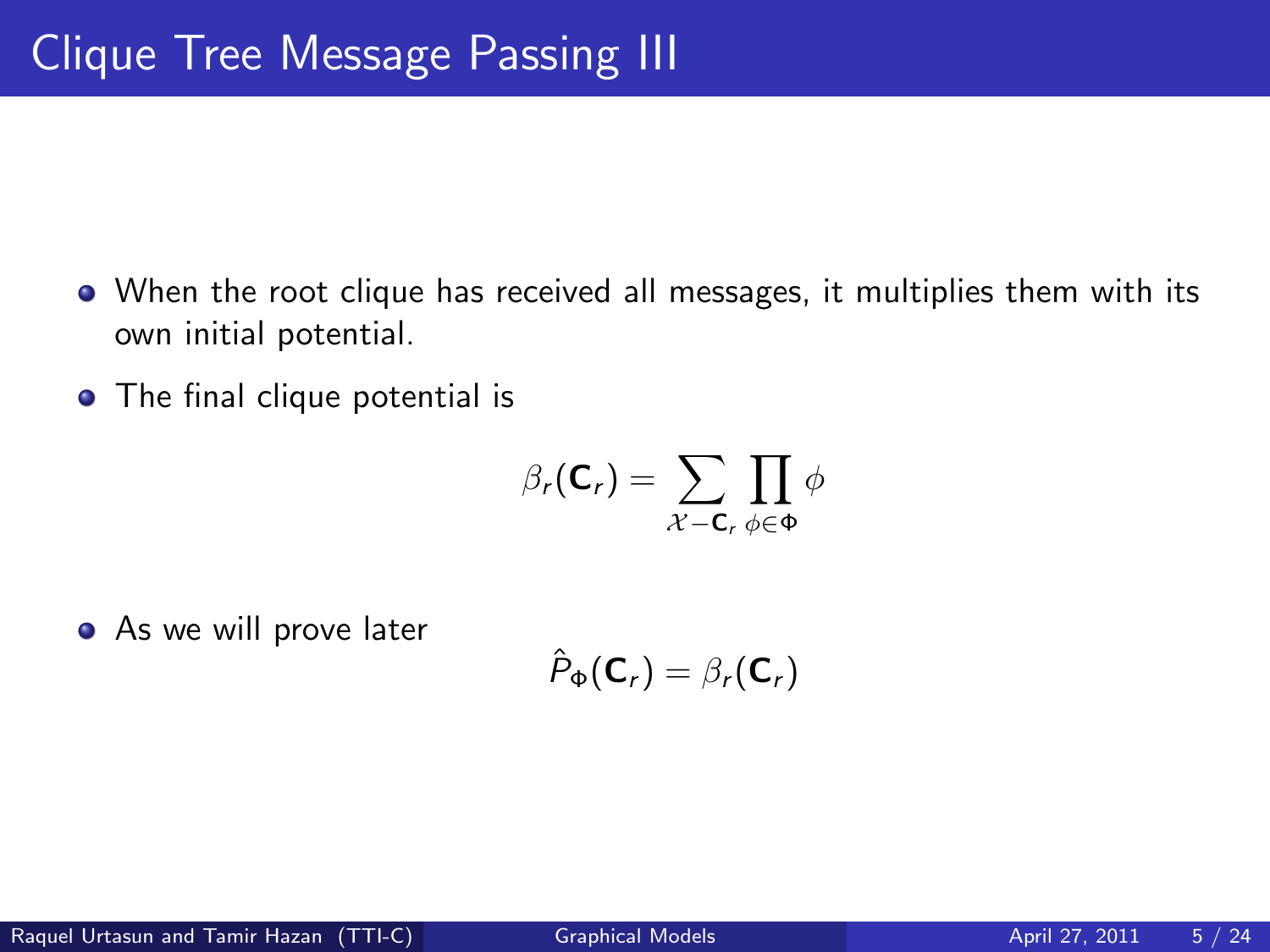# Algorithm

Algorithm 10.1 Upward pass of variable elimination in clique tree Procedure CTree-Sum-Product-Up  $\Phi$ . // Set of factors  $\tau$ . // Clique tree over  $\Phi$ // Initial assignment of factors to cliques  $\alpha$ .  $C_r$ // Some selected root clique Initialize-Cliques 1 while  $C_r$  is not ready  $\overline{2}$ 3 Let  $C_i$  be a ready clique  $\delta_{i\rightarrow p_r(i)}(S_{i,p_r(i)}) \leftarrow \text{ SP-Message}(i, p_r(i))$  $\overline{4}$  $\beta_r \leftarrow \psi_r \cdot \prod_{k \in \text{Nb}_{\mathbf{C}_r}} \delta_{k \to r}$ 5 return  $\beta_r$ 6

Procedure Initialize-Cliques (

1 **for each clique** 
$$
C_i
$$
  
2  $\psi_i[C_i] \leftarrow \prod_{\phi_j \; : \; \alpha(\phi_j)=i} d$ 

Procedure SP-Message ( i,  $//$  sending clique // receiving clique  $\begin{array}{rl} & \psi(C_i) \leftarrow & \psi_i \cdot \prod_{k \in (\mathrm{Nb}_i - \{j\})} \delta_{k \rightarrow i} \\ & \tau(S_{i,j}) \leftarrow & \sum_{\mathcal{O}_i = \mathcal{S}_{i,j}} \psi(C_i) \end{array}$ 1  $\overline{2}$ 3 return  $\tau(S_{i,j})$ 

١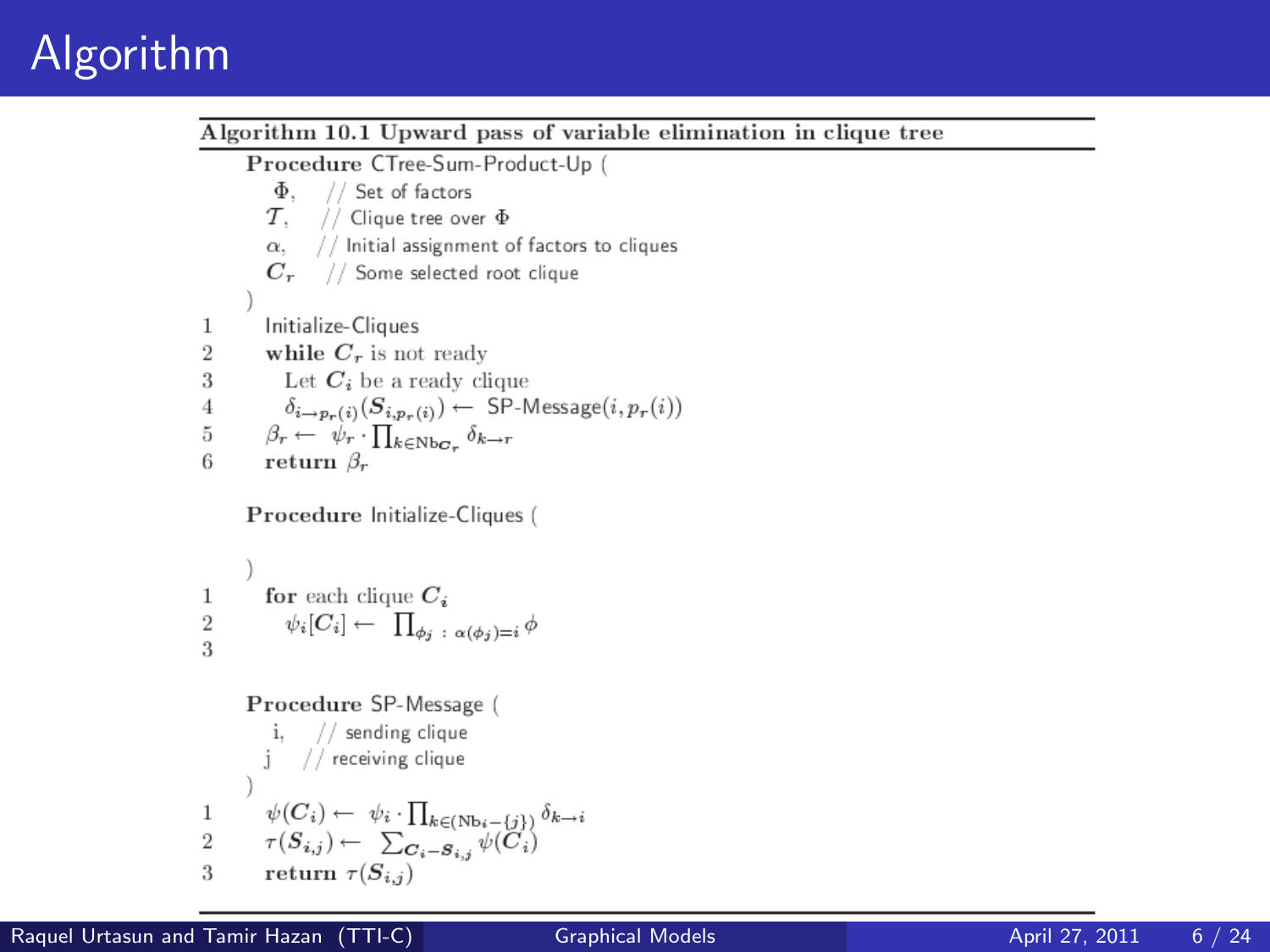

- Assume  $C_6$  is the root.
- Which orderings are possible?
- And if  $C_1$  is the root?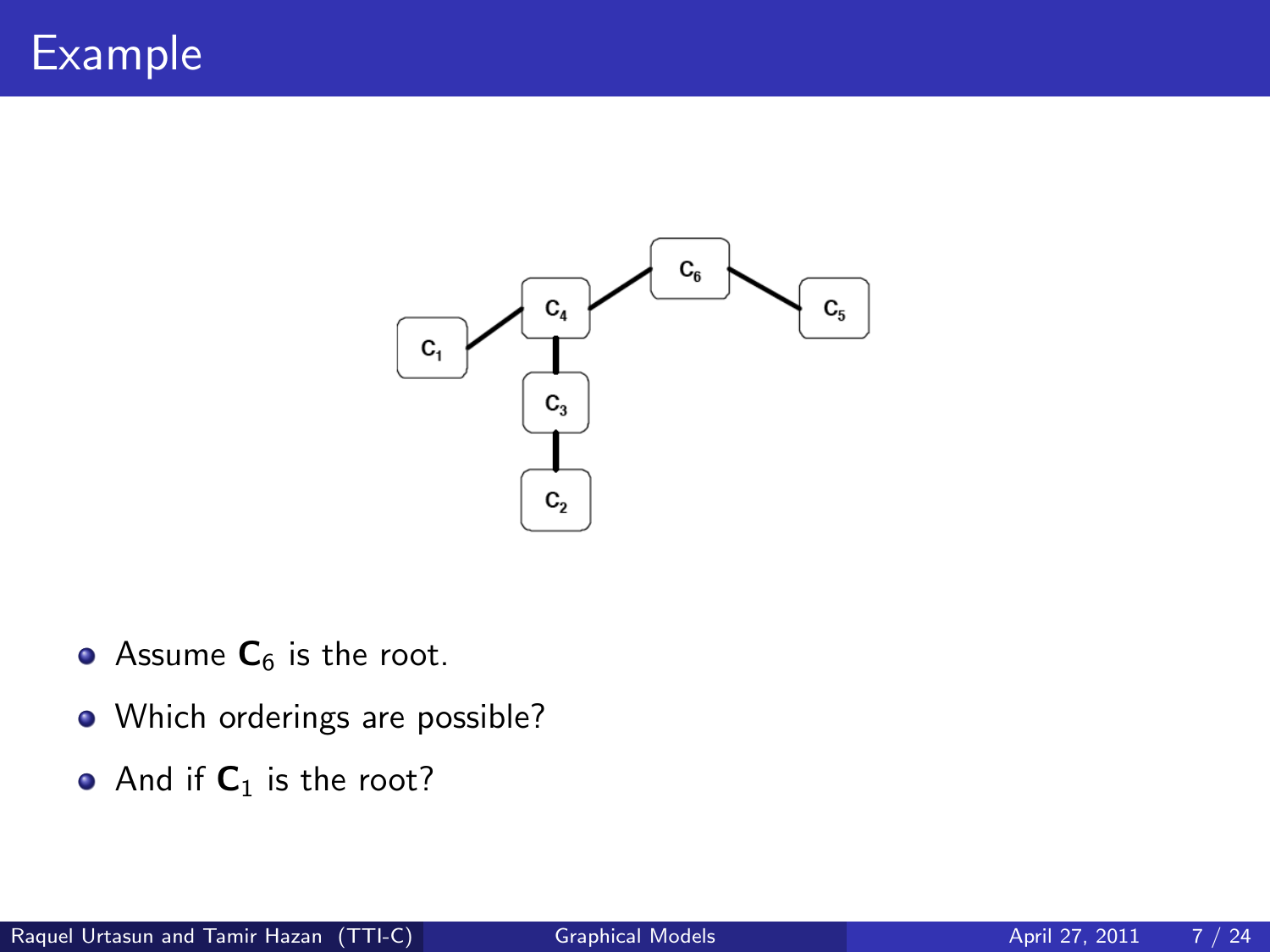- We can use the algorithm to compute the marginal probability of any set of query nodes Y.
- We select the clique that contain them as the root  ${\sf C}_r$ , and perform the clique tree message passing towards that root.
- We then extract  $\hat{P}_\phi(\mathsf{Y})$  from the final potential by summing out the other variables  $C_r - Y$ .
- We can also compute the partition function. How?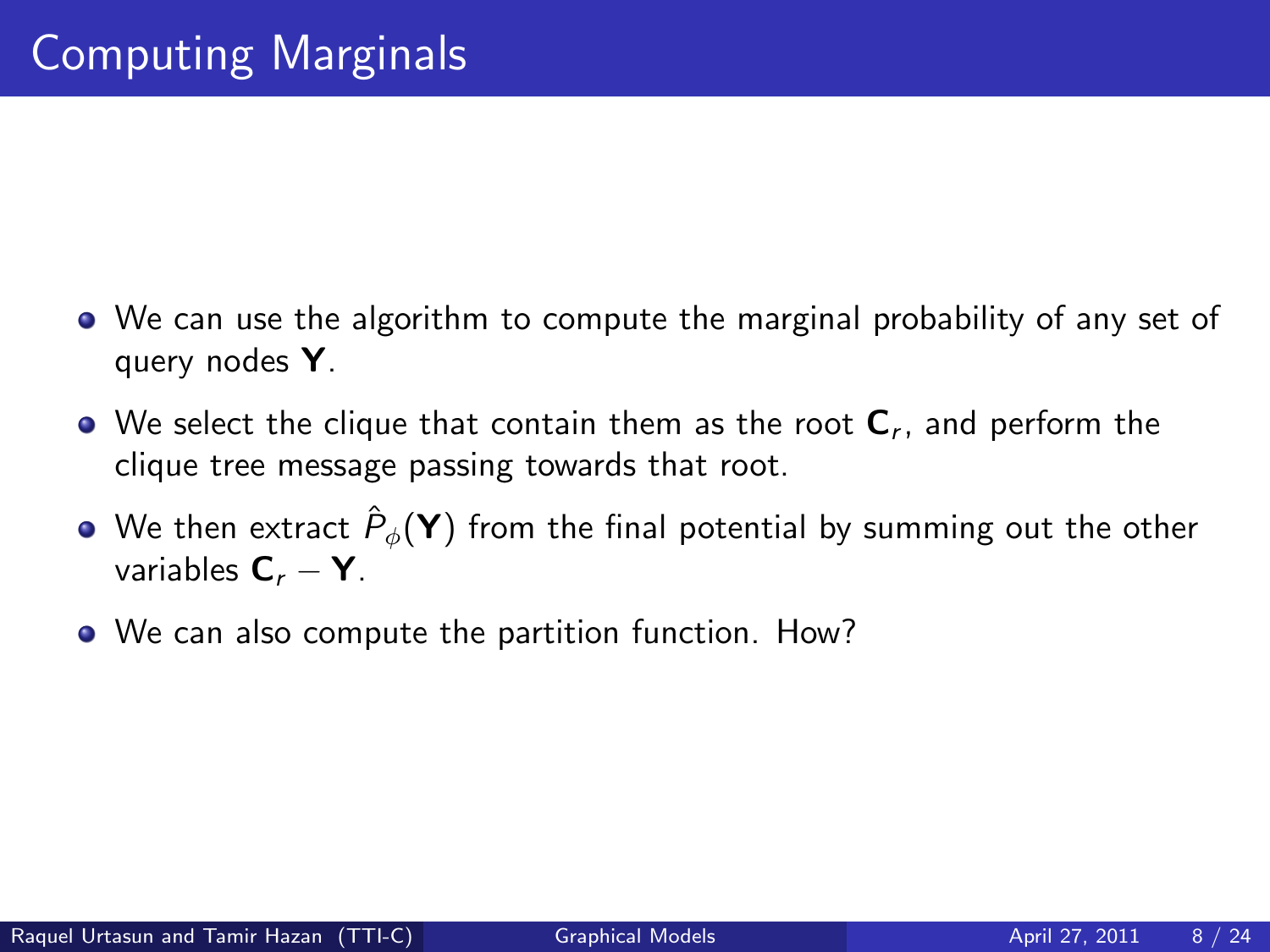- We need to show that this algorithm when applied to a clique tree that satisfies the family preservation and the running intersection properties, computes the desire expressions to get the marginal probabilities.
- $\bullet$  A variable X is eliminated only when a message is sent from  $\mathbf{C}_i$  to  $\mathbf{C}_i$  and  $X\in\mathsf{C}_i$  and  $X\notin\mathsf{C}_j.$

**Prop:** Let X be a variable that it's eliminated when a message is pass from  $C_i$  to  $\mathsf{C}_j$ . Then  $X$  does not appear anywhere in the tree on the  $\mathsf{C}_j$  side of the edge  $(i - j)$ .

- **•** Proof by contradiction, assume X appears in some other clique  $C_k$  which is on the other side of  ${\sf C}_j$ . Then  ${\sf C}_j$  is on the path from  ${\sf C}_i$  to  ${\sf C}_k$ .
- However we assume that  $X$  appears in  ${\bf C}_i$  and  ${\bf C}_k$  but not  ${\bf C}_j.$
- This is a violation of the running intersection property.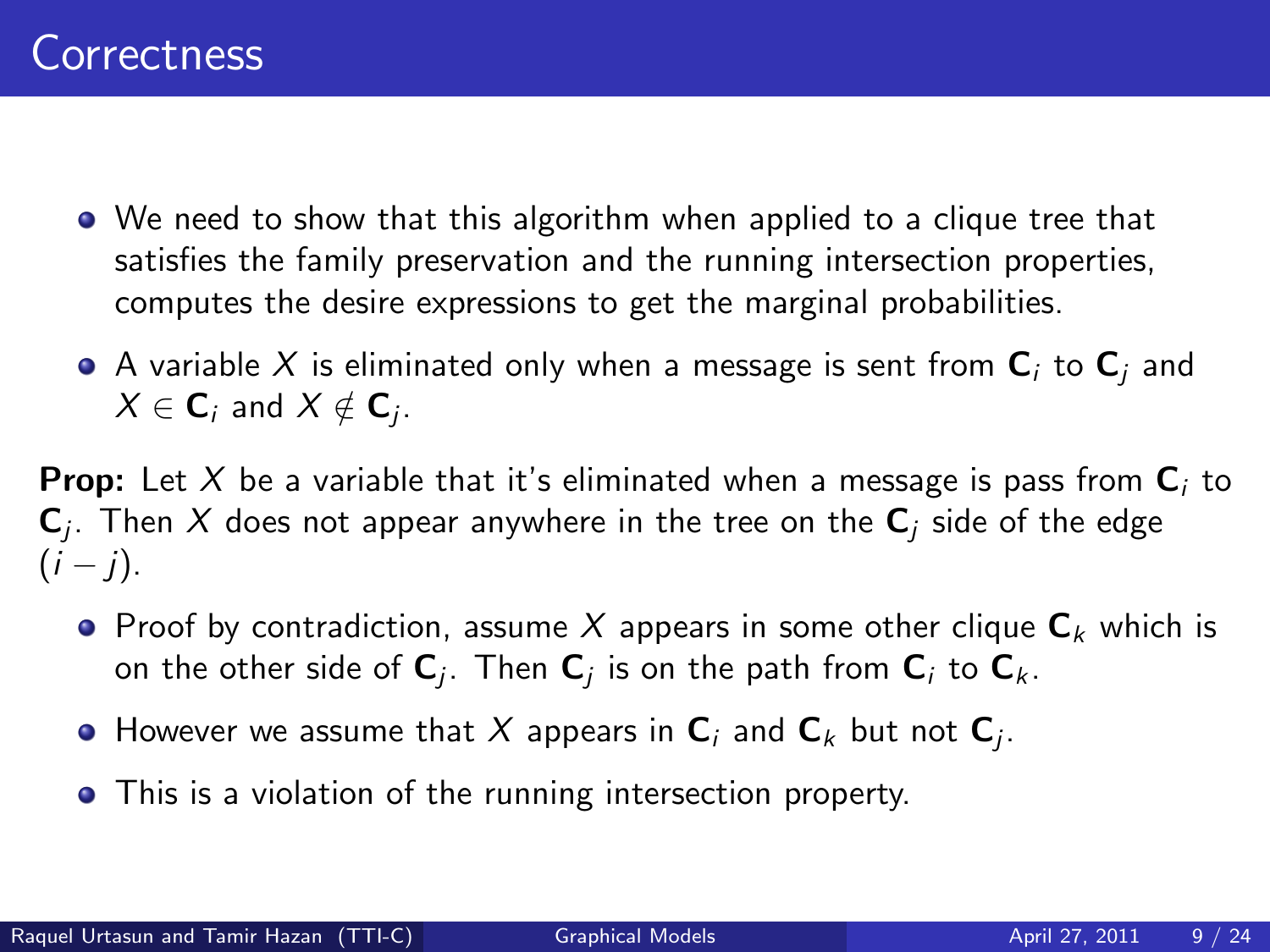#### Semantic interpretation of the messages

- For an edge  $(i j)$  let  $\mathcal{F}_{\prec (i \to j)}$  be the set of factors in the cliques on the  $\mathbf{C}_i$ side of the edge.
- Let  $\mathcal{V}_{\prec(i\to i)}$  be the set of variables that appear on the  $C_i$  side but are not on the sepset.



- What's  $\mathcal{F}_{\prec (3\rightarrow 5)}$ ? And  $\mathcal{V}_{\prec (3\rightarrow 5)}$ ?
- The message passed between  ${\sf C}_i$  and  ${\sf C}_j$  is the product of all factors in  ${\mathcal F}_{\prec (i\rightarrow j)},$  sum out all the variables not in the sepset.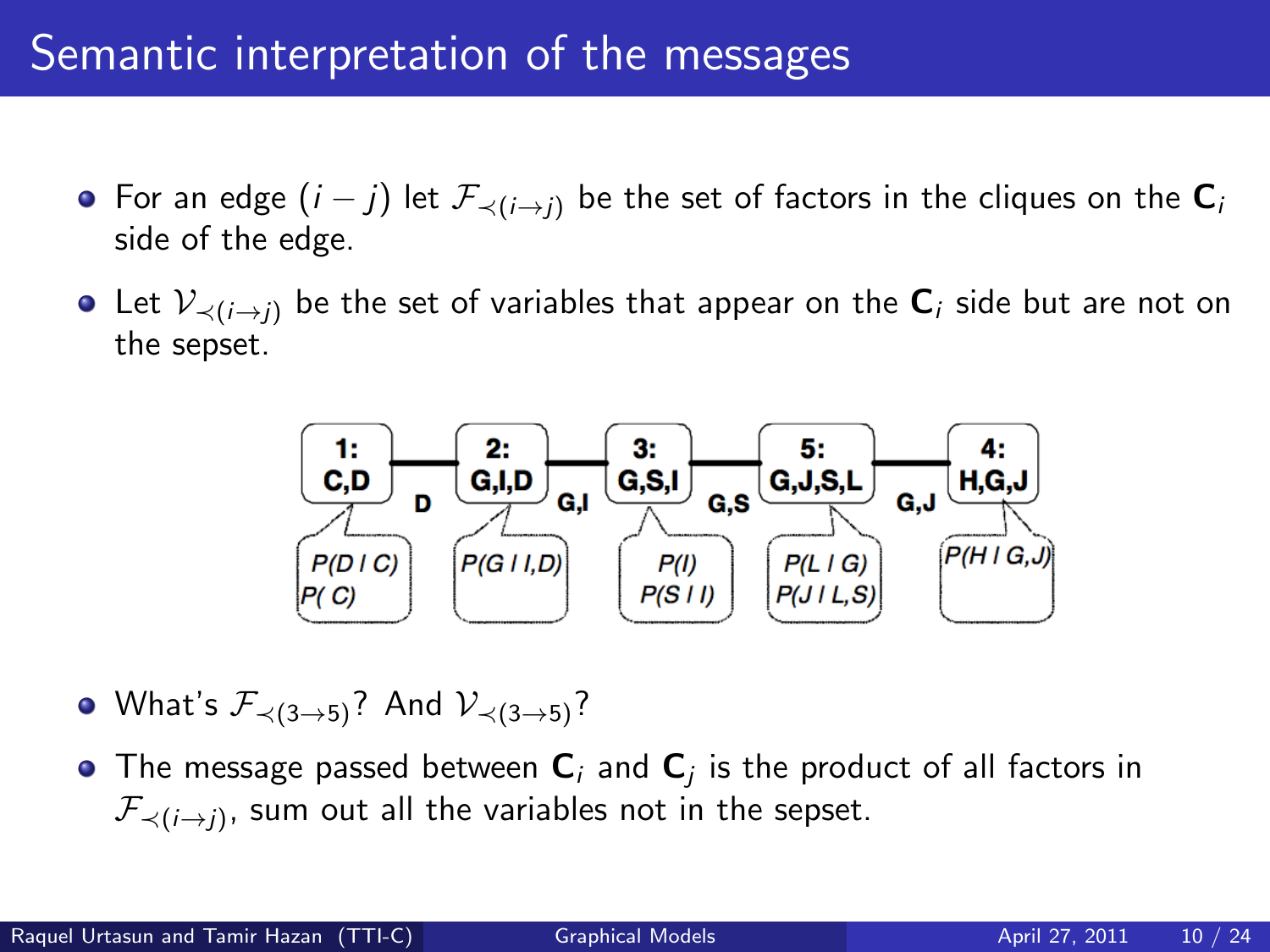#### **Messages**

**Theorem:** Let  $\delta_{i\rightarrow j}$  be a message from  $\textbf{C}_i$  to  $\textbf{C}_j$ , then

$$
\delta_{i\to j}(\mathbf{S}_{i,j}) = \sum_{\mathcal{V}_{\prec(i\to j)}} \prod_{\phi \in \mathcal{F}_{\prec(i\to j)}} \phi
$$

- Proof by induction. For the leaves  ${\sf C}_i$  it is true by examining the operations in the clique.
- If  ${\sf C}_i$  is not a leaf node, let's consider the expression on the right.
- Let  $i_1,\cdots,i_m$  be the neighboring cliques of  ${\sf C}_i$  other than  ${\sf C}_j$ .
- $\mathcal{V}_{\prec (i\to j)}$  is the disjoint union of  $\mathcal{V}_{\prec (i_k\to i)}$  for  $k=1,\cdots,m$  and the variables eliminated at  ${\sf C}_i$  itself.
- $\mathcal{F}_{\prec (i\to j)}$  is the disjoint union of the  $\mathcal{F}_{\prec (i_k\to i)}$  and the factors  $\mathcal{F}_i$  from which  $\psi_i$  was computed. Thus the right hand side is

$$
\sum_{\mathbf{Y}_i} \sum_{\mathcal{V}_{\prec(i_1 \rightarrow i)}} \cdots \sum_{\mathcal{V}_{\prec(i_m \rightarrow i)}} \left( \prod_{\phi \in \mathcal{F}_{\prec(i_1 \rightarrow i)}} \phi \right) \cdots \cdots \left( \prod_{\phi \in \mathcal{F}_{\prec(i_m \rightarrow i)}} \phi \right) \cdot \left( \prod_{\phi \in \mathcal{F}_i} \phi \right)
$$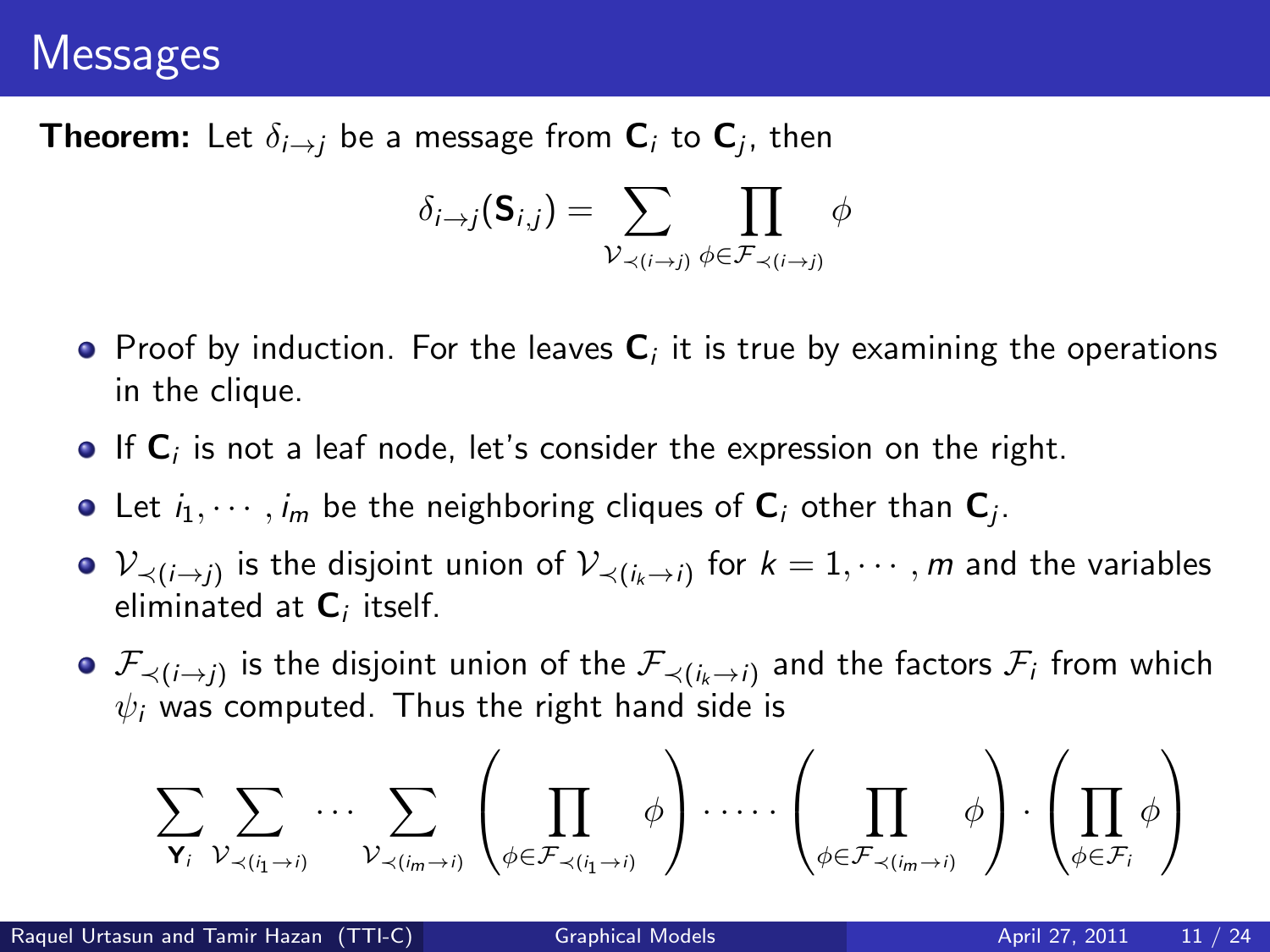#### Continuation of proof

$$
\sum_{\mathbf{Y}_i} \sum_{\mathcal{V}_{\prec(i_1 \rightarrow i)}} \cdots \sum_{\mathcal{V}_{\prec(i_m \rightarrow i)}} \left( \prod_{\phi \in \mathcal{F}_{\prec(i_1 \rightarrow i)}} \phi \right) \cdots \cdots \left( \prod_{\phi \in \mathcal{F}_{\prec(i_m \rightarrow i)}} \phi \right) \cdot \left( \prod_{\phi \in \mathcal{F}_i} \phi \right)
$$

• None of the variables in  $\mathcal{V}_{\prec(i_k\rightarrow i)}$  appears in any other factor, thus

$$
\sum_{\mathbf{Y}_i}\left(\prod_{\phi\in\mathcal{F}_i}\phi\right)\cdot\sum_{\mathcal{V}_{\prec(i_1\rightarrow i)}}\left(\prod_{\phi\in\mathcal{F}_{\prec(i_1\rightarrow i)}}\phi\right)\cdot\dots\cdot\sum_{\mathcal{V}_{\prec(i_m\rightarrow i)}}\left(\prod_{\phi\in\mathcal{F}_{\prec(i_m\rightarrow i)}}\phi\right)
$$

**•** Using the inductive hypothesis and the definition of  $\psi_i$  we have

$$
\sum_{\mathbf{Y}_i} \psi_i \cdot \delta_{i_1 \to i} \cdot \cdots \cdot \delta_{i_m \to i}
$$

• This is the operation to compute  $\delta_{i\rightarrow j}$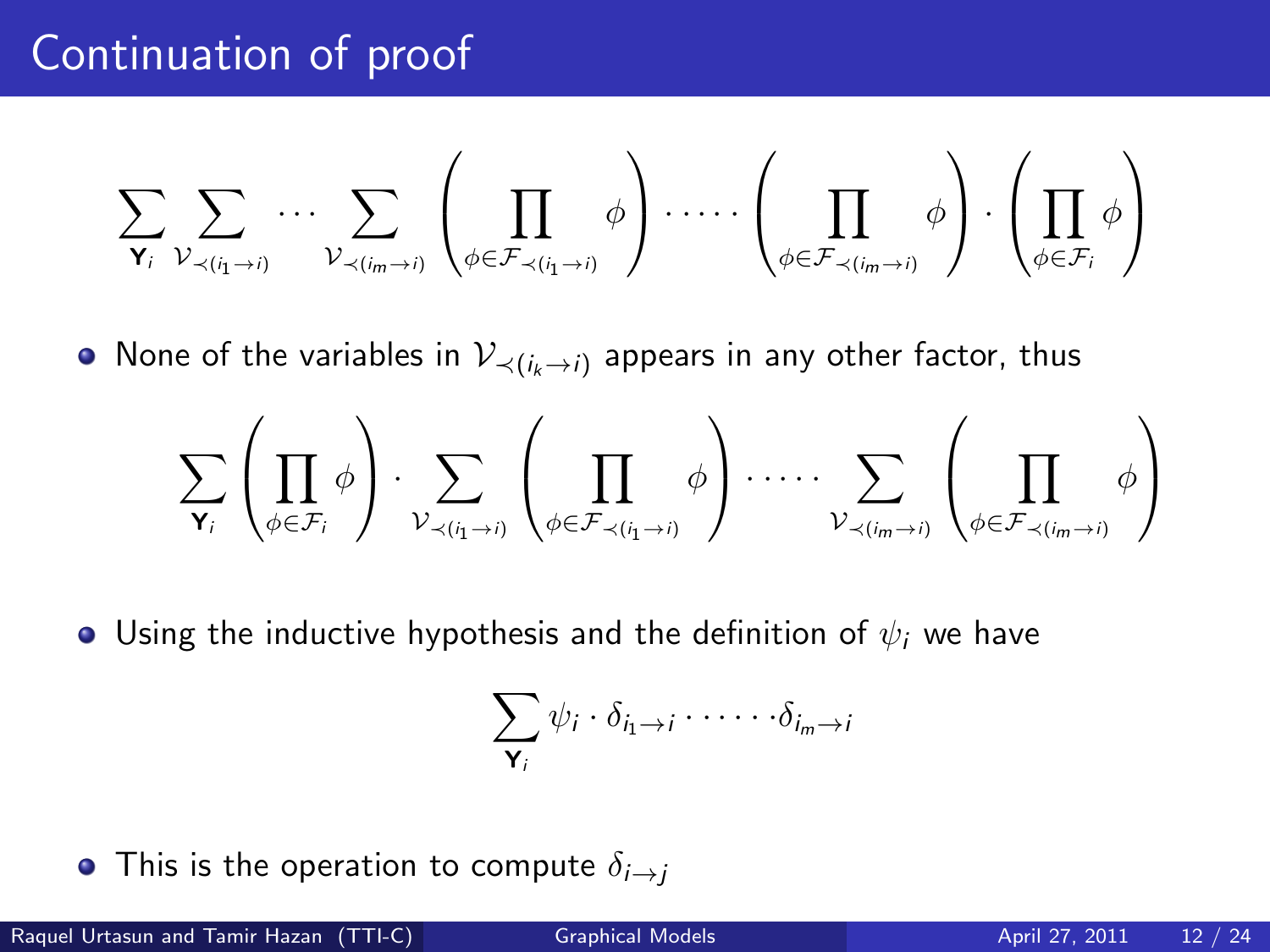- Cond. independence allows the message over the sepset to completely summarize the information on one side of the clique tree that is necessary for the other side.
- Let  $C_r$  be the root clique in a clique tree, and let  $\beta_r(C_r)$  be computed as in Algorithm 10.1 then

$$
\beta_r(\mathsf{C}_r) = \sum_{\mathcal{X}-\mathsf{C}_r} \hat{P}_{\phi}(\mathcal{X})
$$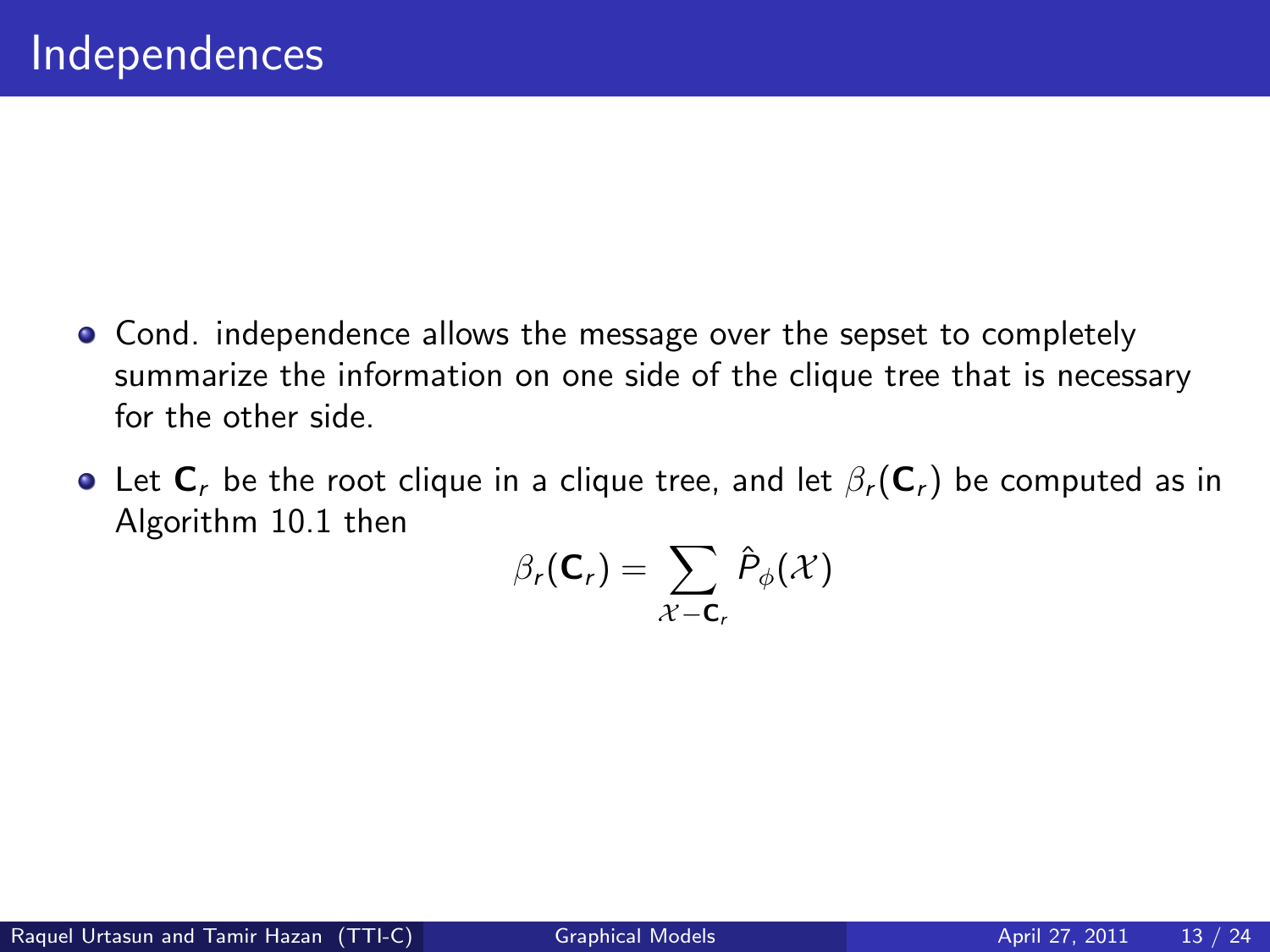# Algorithm

Algorithm 10.1 Upward pass of variable elimination in clique tree Procedure CTree-Sum-Product-Up  $\Phi$ . // Set of factors  $\tau$ . // Clique tree over  $\Phi$ // Initial assignment of factors to cliques  $\alpha$ .  $C_r$ // Some selected root clique Initialize-Cliques 1 while  $C_r$  is not ready  $\overline{2}$ 3 Let  $C_i$  be a ready clique  $\delta_{i\rightarrow p_r(i)}(S_{i,p_r(i)}) \leftarrow \text{ SP-Message}(i, p_r(i))$  $\overline{4}$  $\beta_r \leftarrow \psi_r \cdot \prod_{k \in \text{Nb}_{\mathbf{C}_r}} \delta_{k \to r}$ 5 return  $\beta_r$ 6

Procedure Initialize-Cliques (

1 **for each clique** 
$$
C_i
$$
  
2  $\psi_i[C_i] \leftarrow \prod_{\phi_j \; : \; \alpha(\phi_j)=i} d$ 

Procedure SP-Message ( i,  $//$  sending clique // receiving clique  $\begin{array}{rl} & \psi(C_i) \leftarrow & \psi_i \cdot \prod_{k \in (\mathrm{Nb}_i - \{j\})} \delta_{k \rightarrow i} \\ & \tau(S_{i,j}) \leftarrow & \sum_{\mathcal{O}_i = \mathcal{S}_{i,j}} \psi(C_i) \end{array}$ 1  $\overline{2}$ 3 return  $\tau(S_{i,j})$ 

١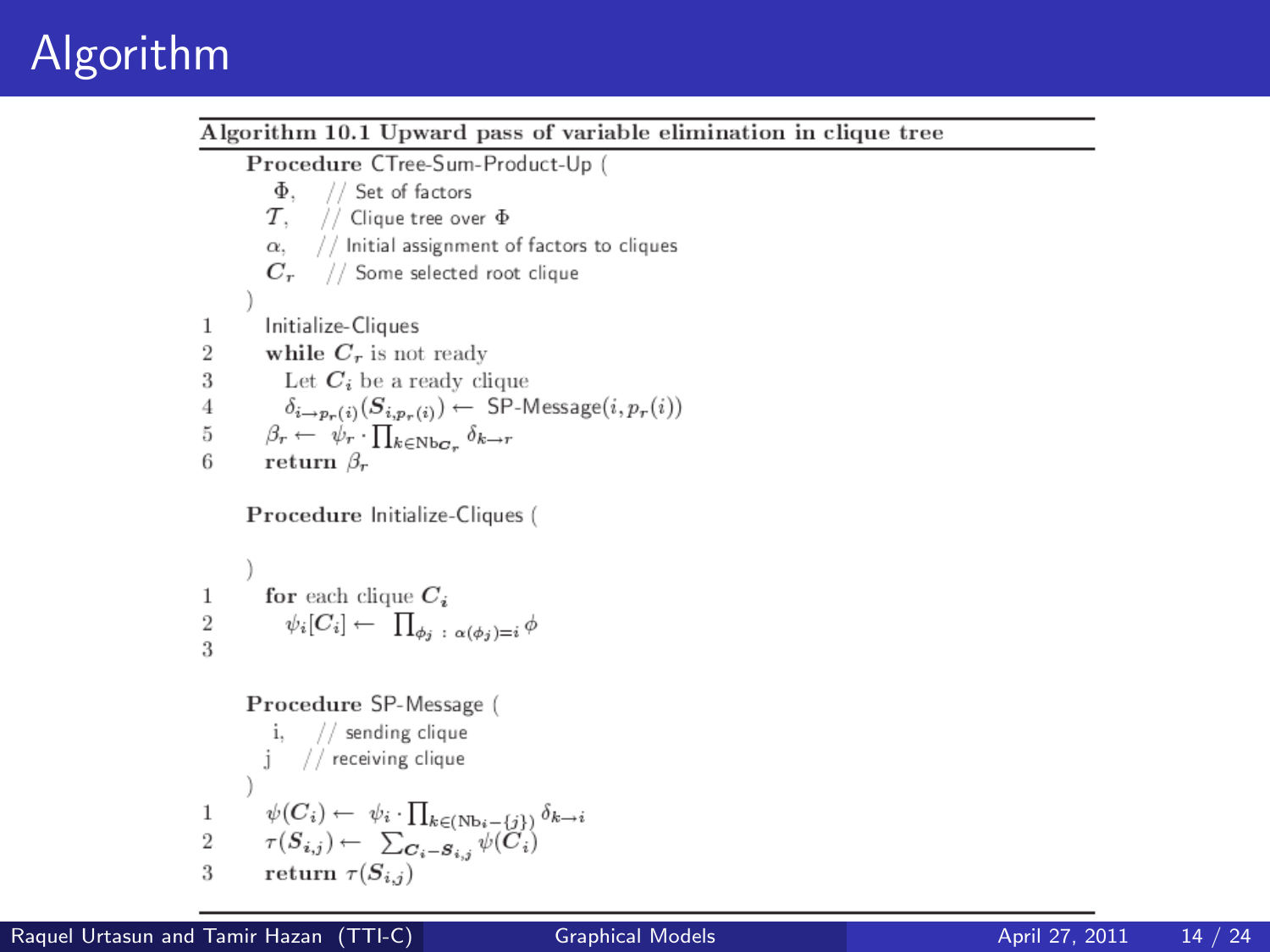- Cond. independence allows the message over the sepset to completely summarize the information on one side of the clique tree that is necessary for the other side.
- **•** Let  $C_r$  be the root clique in a clique tree, and let  $\beta_r(C_r)$  be computed as in Algorithm 10.1 then

$$
\beta_r(\mathbf{C}_r) = \sum_{\mathcal{X} - \mathbf{C}_r} \hat{P}_{\phi}(\mathcal{X})
$$

- This algorithm applies to BN and Markov networks, with and without evidence.
- In Markov networks obtain the partition function by

$$
Z_r = \sum_{\mathsf{C}_r} \beta_r(\mathsf{C}_r)
$$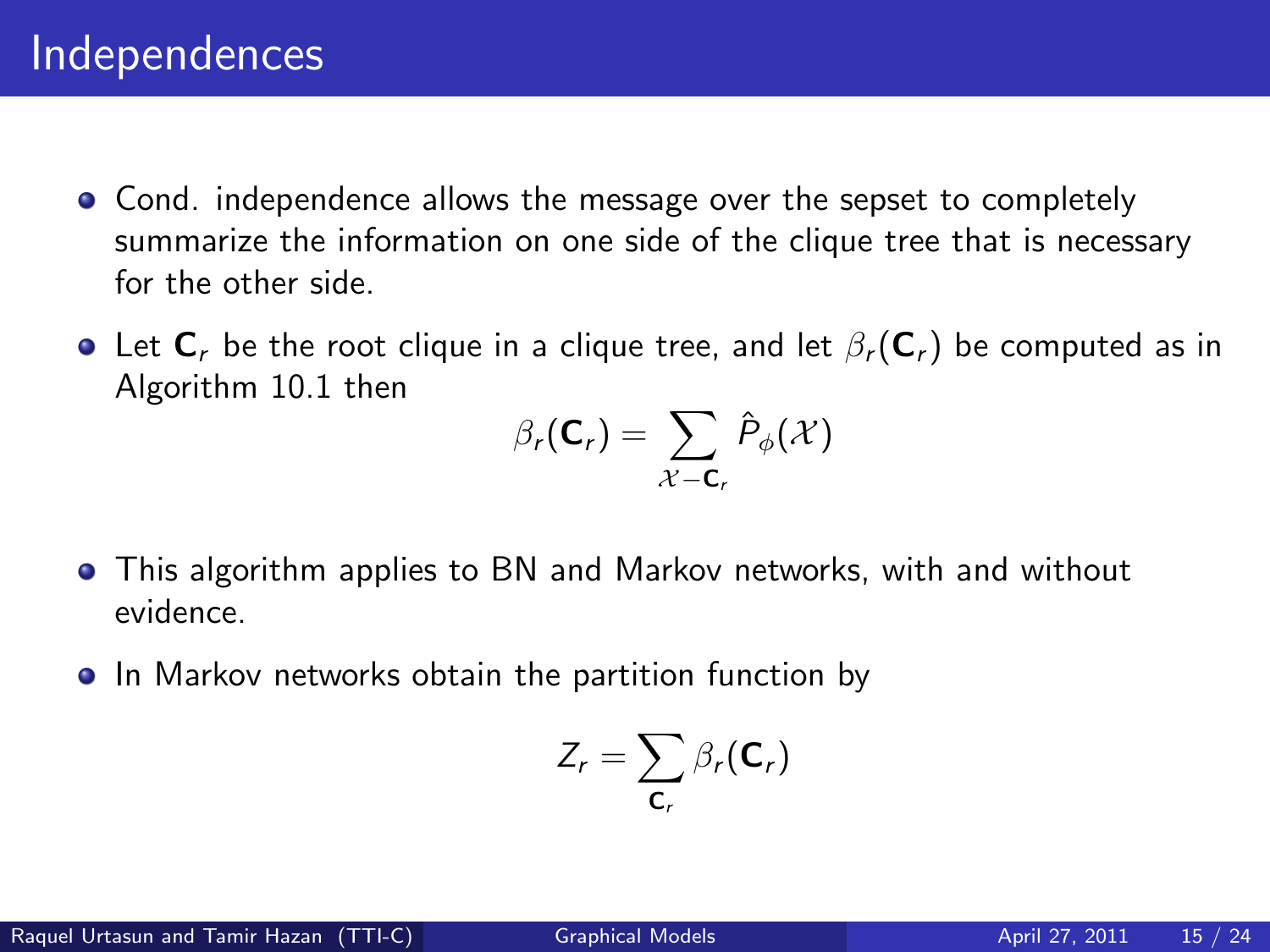# Complexity of VE in Clique Tree

- In some applications we are interested in computing the marginal probability for a large set of variables.
- Let's consider the task of computing the posterior distribution over every random variable in the network.
- **If we do inference separately for each variable, the number of messages is**  $\mathcal{O}(nc)$ , with c the cost of a single execution of clique tree inference.
- Less naive is to run the algorithm once for every clique, the number of messages is  $O(Kc)$ , with K the number of cliques.
- **.** We can do better.

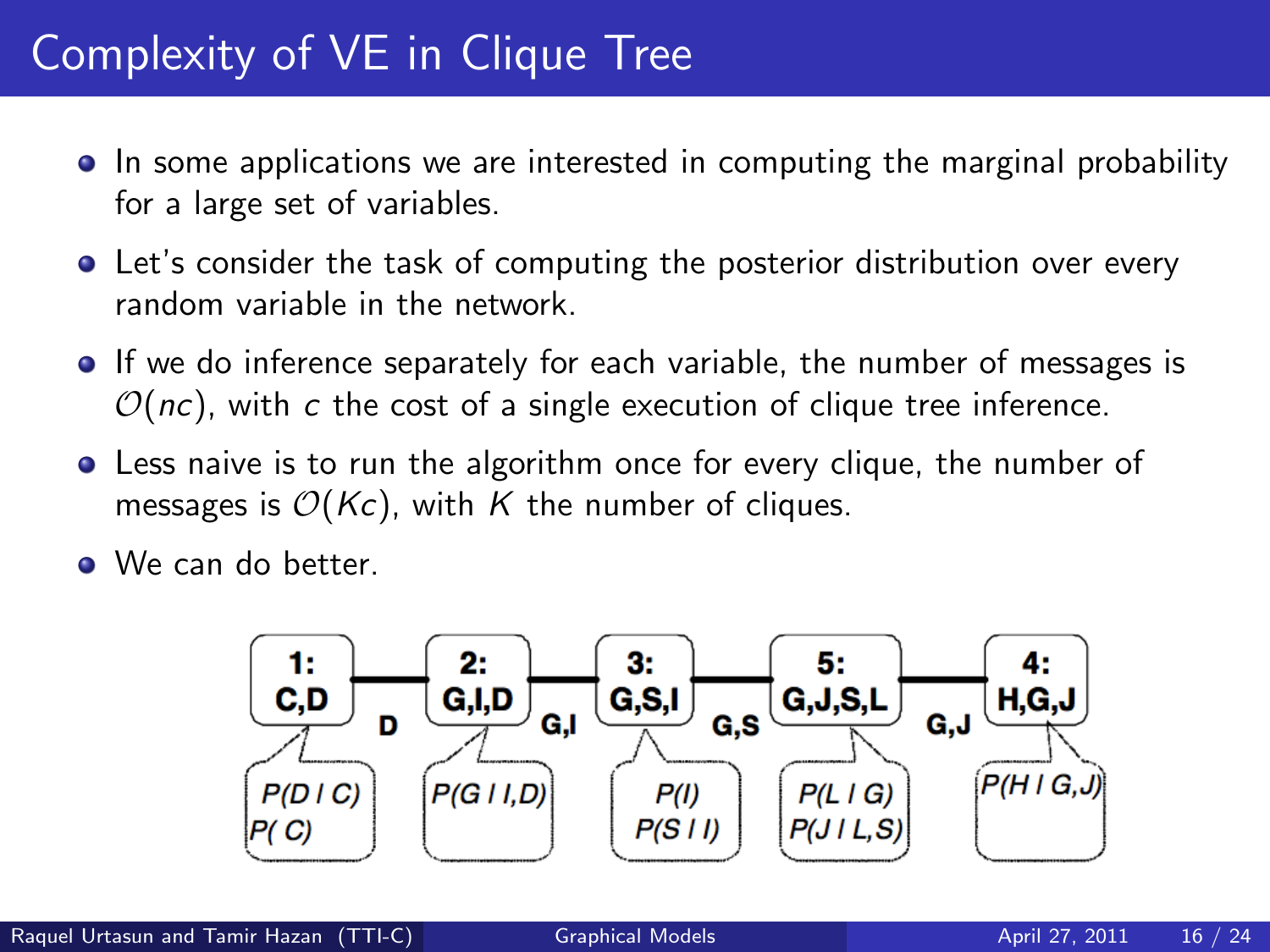# Clique Calibration

- The computation between two neighboring cliques  ${\sf C}_i,$   ${\sf C}_j$  does not depend on the choice of root, only on the side on which the root is.
- **•** This follows from the theorem that we just proved where

$$
\delta_{i\to j}(\mathsf{S}_{i,j}) = \sum_{\mathcal{V}_{\prec(i\to j)}} \prod_{\phi \in \mathcal{F}_{\prec(i\to j)}} \phi
$$

- Therefore, each clique tree has two messages associated with it: one for each direction.
- The complexity is then  $O(2(c-1))$ , with c the number of cliques.
- **Def:** Let  $\mathcal T$  be a clique tree. We say that  $\mathsf C_i$  is ready to transmit to a neighbor  ${\sf C}_j$ , when  ${\sf C}_i$  has messages from all of its neighbors except for  ${\sf C}_j$ .
- We can have an asynchronous algorithm, where when  ${\sf C}_i$  is ready to transmit, it computes  $\delta_{i\rightarrow i}(\mathbf{S}_{i,i})$ .
- This is computed by multiplying all the incoming messages with the initial potentials and marginalizing out the variables  $\mathsf{C}_i - \mathsf{S}_{i,j}.$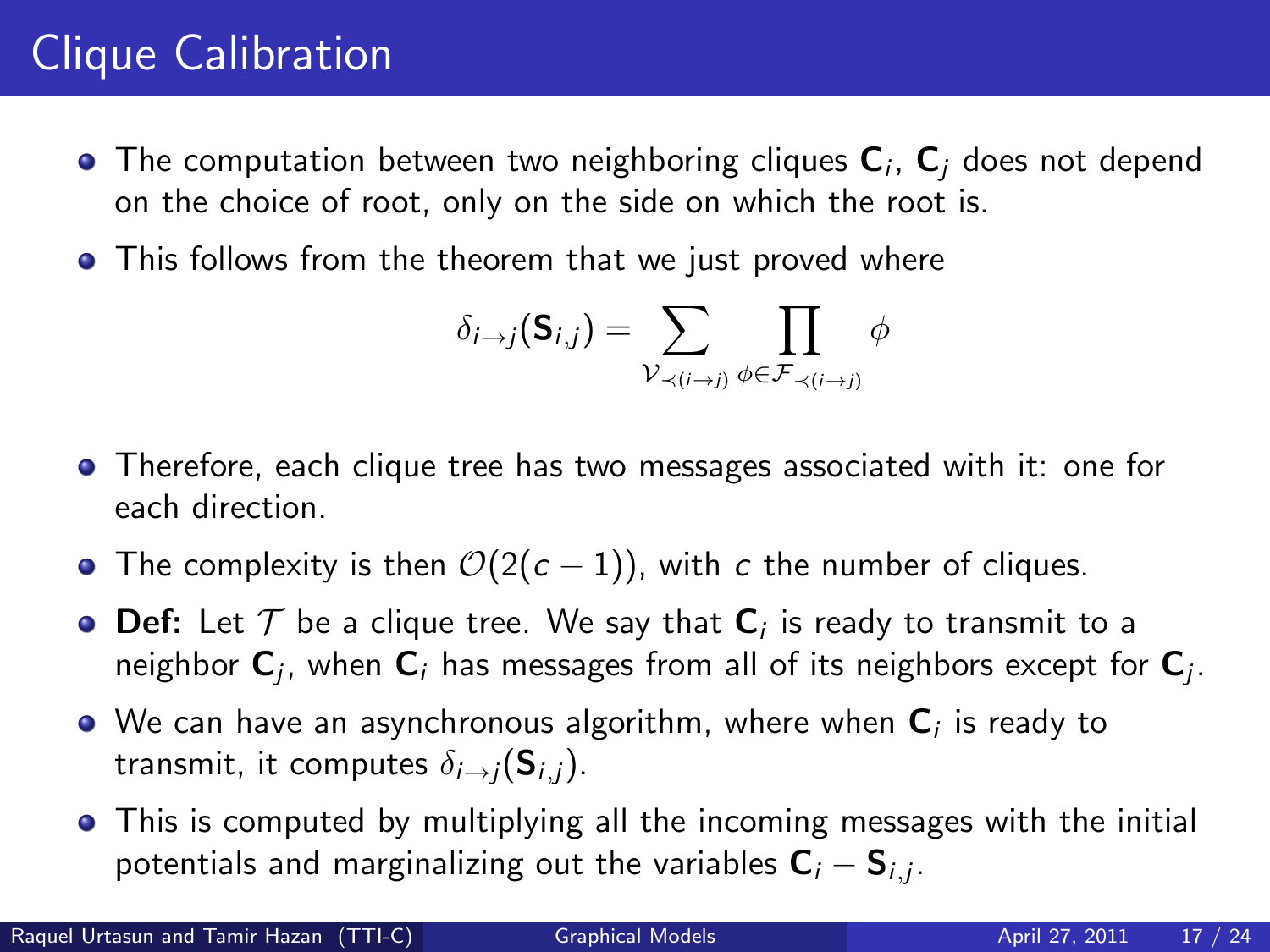### Calibration Algorithm or Sum-product BP



#### (calibration algorithm) Procedure SP-Message ( i.  $//$  sending clique  $j$  // receiving clique  $\psi(C_i) \leftarrow \psi_i \cdot \prod_{k \in (Nb_i - \{i\})} \delta_{k \to i}$  $\mathbf{1}$  $\tau(S_{i,j}) \leftarrow \sum_{\mathbf{C}_i = \mathbf{S}_{i,j}} \psi(\mathbf{C}_i)$  $\sqrt{2}$  $\mathcal{R}$ return  $\tau(S_{i,j})$

(message computation)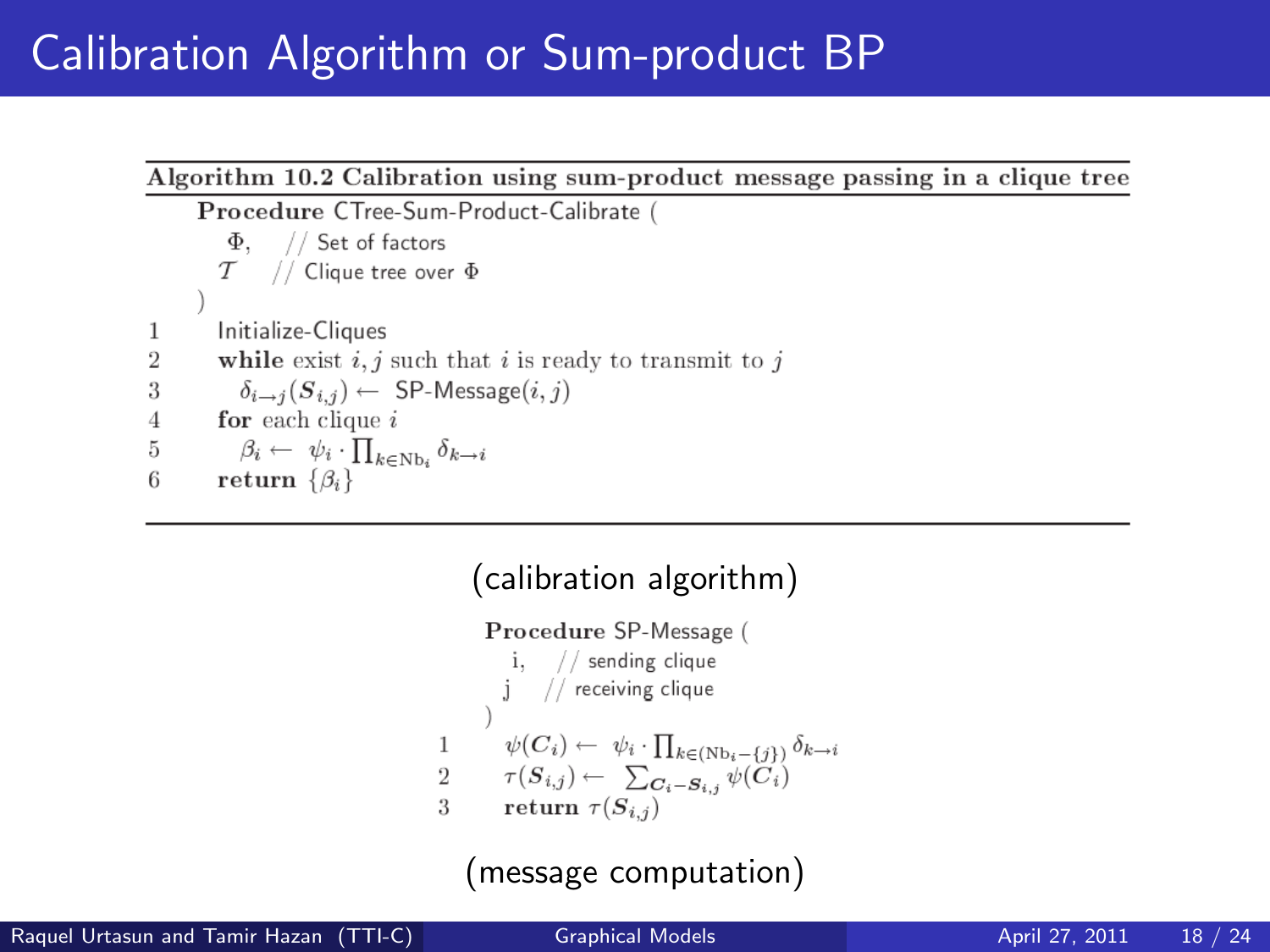- The calibration algorithm is also called **Sum product Belief Propagation**.
- The algorithm is defined asynchronously, with each clique sending a message when ready.
- Is this process guaranteed to terminate?
- This algorithm is equivalent to another algorithm where there is an upward pass and a downward pass.
- **In the upward pass we pick a root and send messages towards it.**
- When the process is complete, the root has all messages and sends them downward, until the leaves.
- The asynchronous algorithm is equivalent to this one, where the root is simply the first clique that happens to obtain messages form all of its neighbors.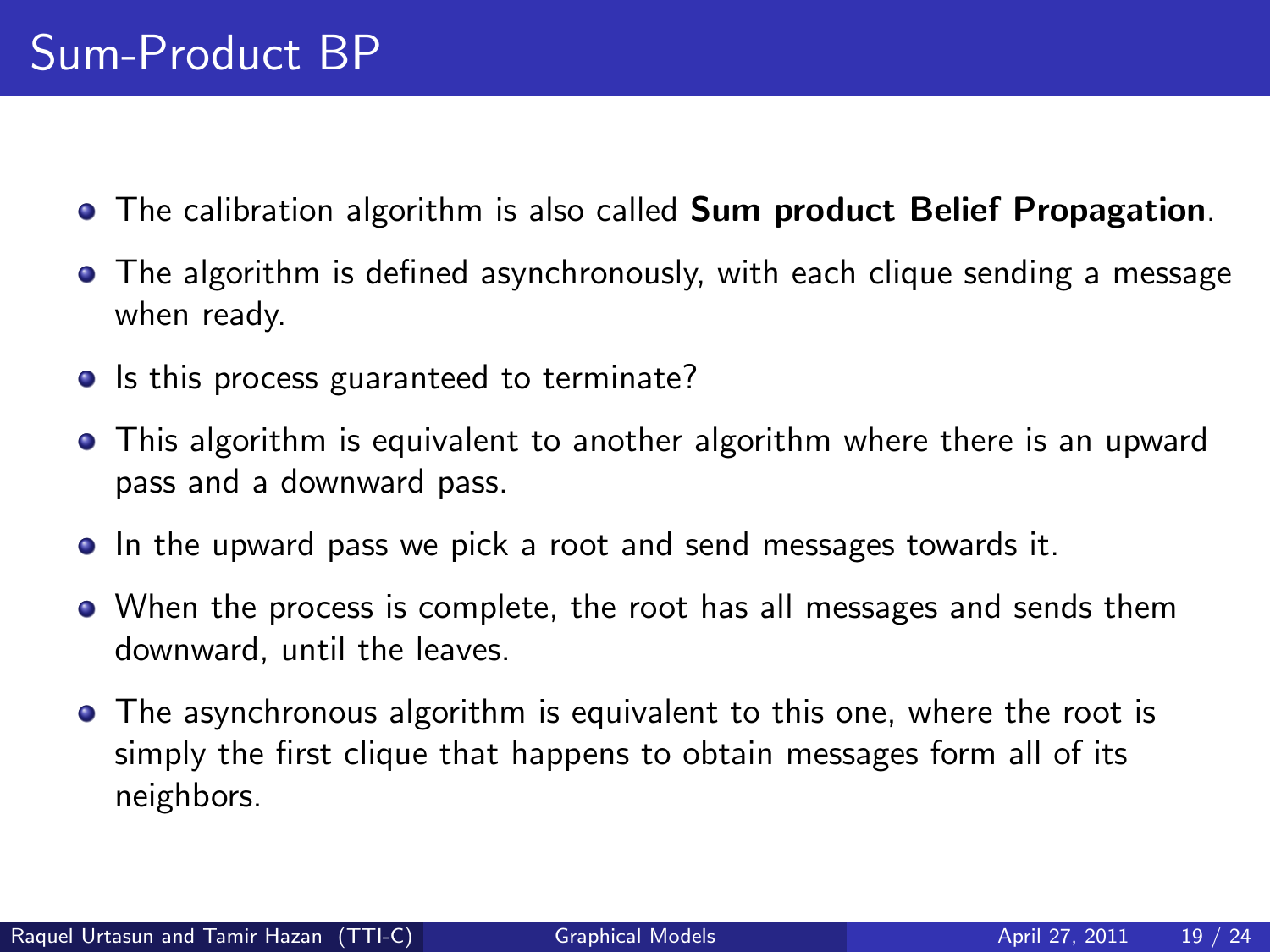

(Upward pass:  $C_5$  is the root, upward pass)



(First step downward pass:  $C_5$  sends message to  $C_3$ )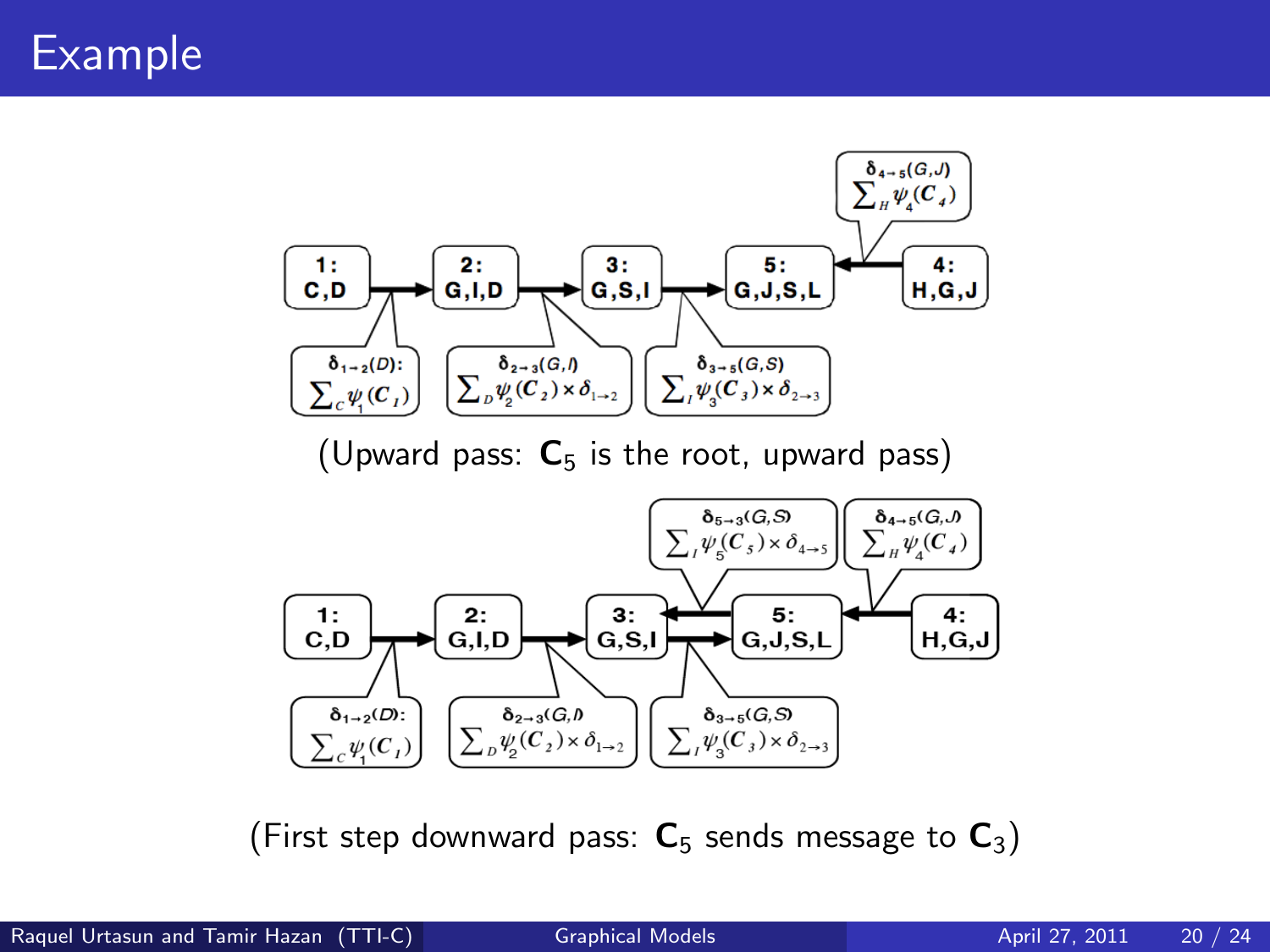Assume that for each clique  ${\sf C}_i$ ,  $\beta_i({\sf C}_i)$  is computed as in Algorithm 10.2 (i.e., Sum product Belief Propagation) then

$$
\beta_i(\mathbf{C}_i) = \sum_{\mathcal{X} - \mathbf{C}_i} \hat{P}_{\phi}(\mathcal{X})
$$

- For this to be true, the message  $\delta_{i\rightarrow i}$  has to be computed based on the initial potential  $\psi_i$ , and not the modified potential  $\beta_i.$
- Otherwise we do double-counting.
- At the end of the algorithm, each clique has the marginal probability over the variables of the scope.
- We compute the marginal over a single variable by selecting a clique that contains this variable in the scope, and marginalizing the other variables.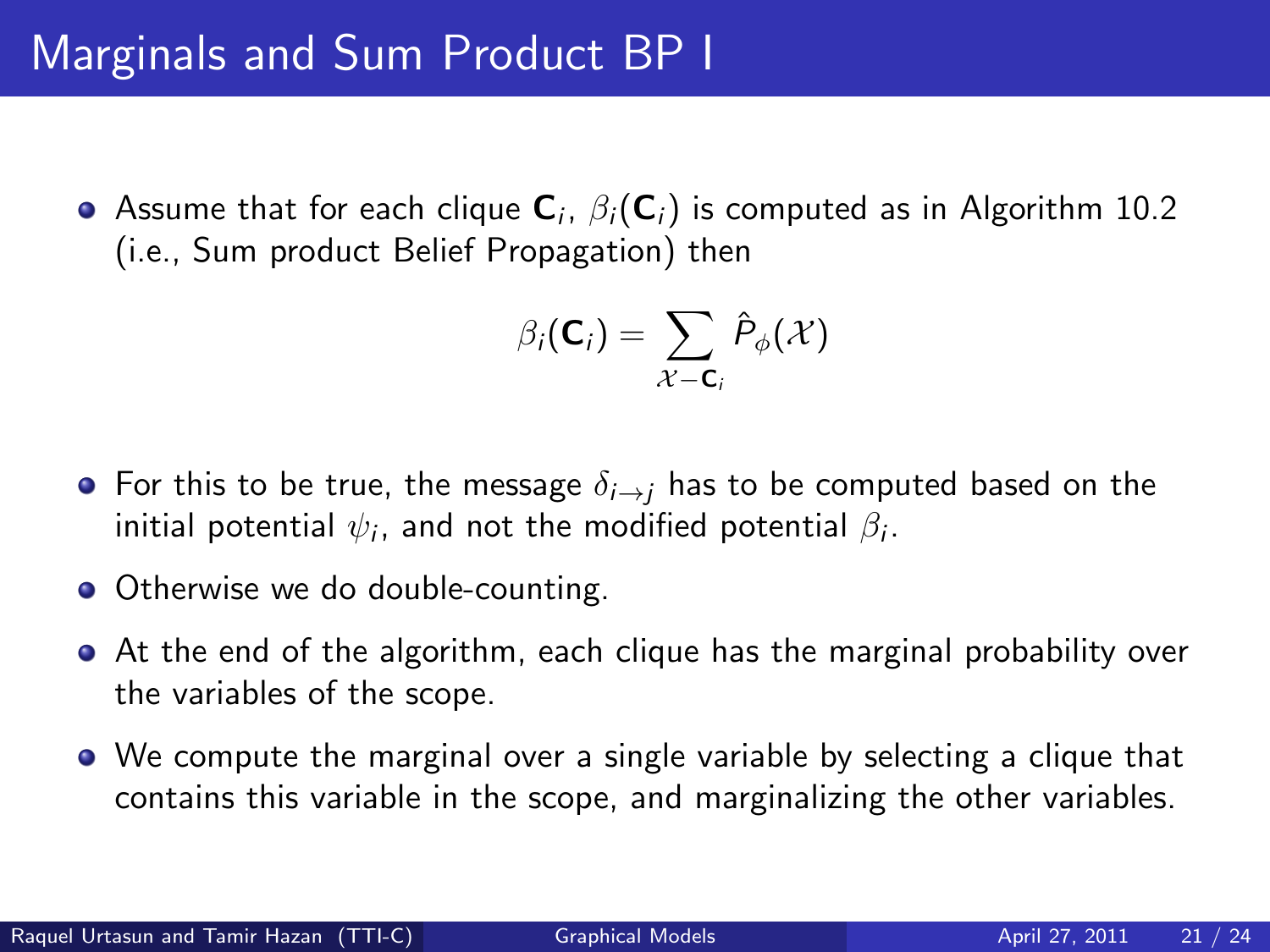- $\bullet$  If X appears in two cliques, they should agree in their marginals.
- $\mathsf{Def} \colon A$  clique tree  $\mathcal T$  with potentials  $\beta_i(\mathsf{C}_i)$  for each clique  $\mathsf{C}_i$  is said to be calibrated if for all pairs of neighboring cliques we have that

$$
\sum_{\mathsf{C}_i-\mathsf{S}_{i,j}}\beta_i(\mathsf{C}_i)=\sum_{\mathsf{C}_j-\mathsf{S}_{i,j}}\beta_j(\mathsf{C}_j)
$$

- Sum product BP computes the posterior probability of all variables using only twice the computation of the upwards pass!
- Thus the cost is  $\mathcal{O}(2c)$ .
- Remember that the cost was  $\mathcal{O}(nc)$  for independent computations and  $\mathcal{O}(K_c)$  when it's done for each clique.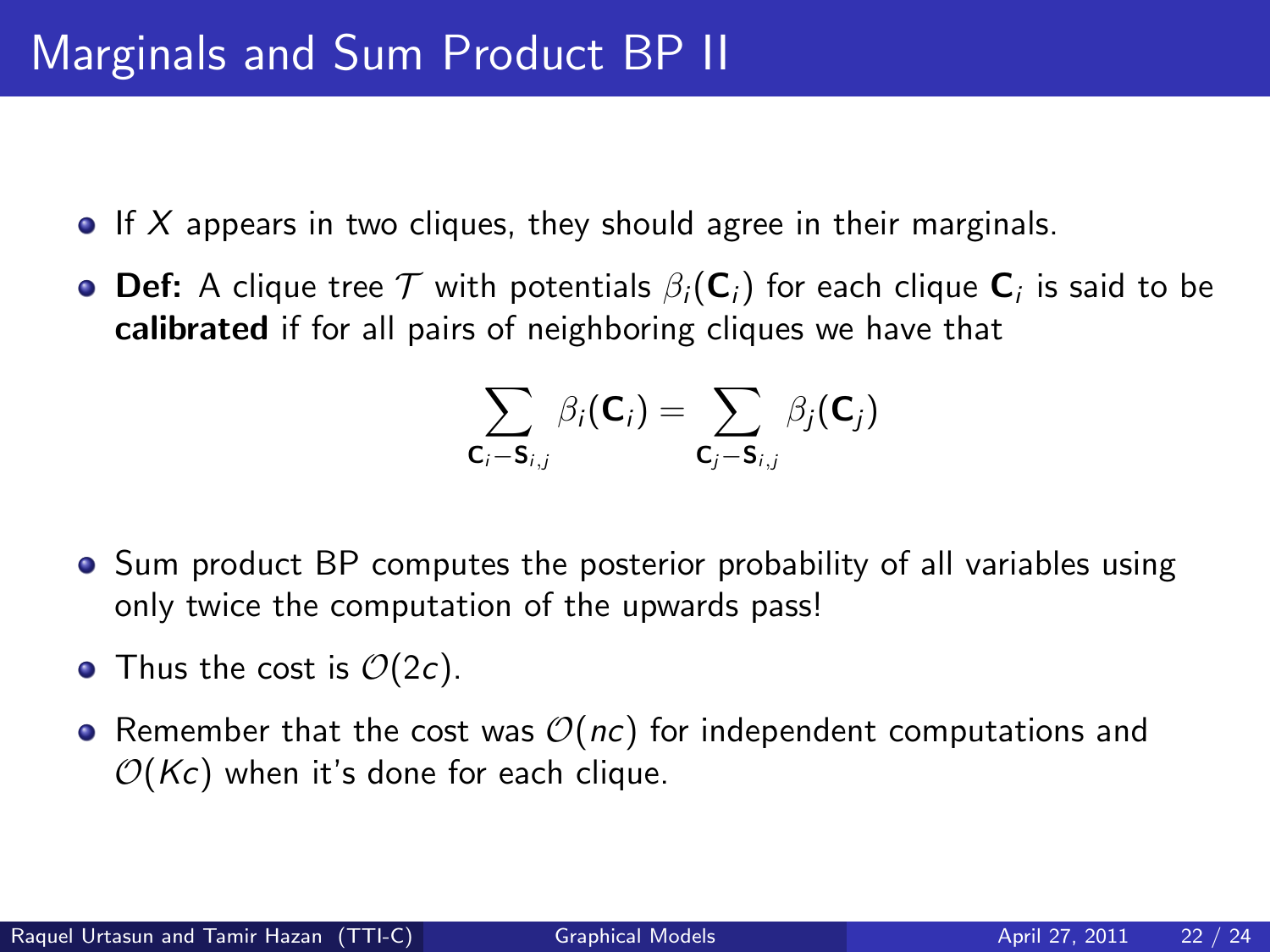#### Calibrated Trees and Distribution

A calibrated tree can be viewed as an alternative representation for  $\hat{P}_{\Phi}$ .



| Assignment         |                    |                    |       |                    | $\max_C$ |  |            |
|--------------------|--------------------|--------------------|-------|--------------------|----------|--|------------|
| $a^0$              | $b^0$              | ₫                  |       |                    | 600000   |  |            |
| $\boldsymbol{a}^0$ | $b^0$              | $d^1$              |       | 300030             |          |  | A ss       |
| $a^0$              | $b^1$              | $\boldsymbol{d}^0$ |       | 5000500            |          |  | $b^0$      |
| $a^0$              | h <sup>1</sup>     | $d^1\,$            |       |                    | 1000     |  | $h^0$      |
| $a^1$              | $b^0\,$            | $\boldsymbol{d}^0$ |       | 200                |          |  | $b^1$      |
| $\boldsymbol{a}^1$ | $b^0$              | $d^1$              |       | 1000100            |          |  | $h^1$      |
| a <sup>1</sup>     | $b^1$              | $\frac{d^0}{d^1}$  |       | 100010             |          |  |            |
| $a^1$              | $b^1\,$            |                    |       | 200000             |          |  |            |
| $\beta_1[A, B, D]$ |                    |                    |       |                    |          |  |            |
|                    |                    |                    |       |                    |          |  |            |
|                    | Assignment         |                    |       |                    |          |  | Unnormaliz |
|                    | $a^{\prime}$       |                    | c'    | ď                  |          |  | 3000       |
|                    | $a^0$              | $b^0$              | $c^0$ | $d^1$              |          |  | 3000       |
|                    | $\boldsymbol{a}^0$ | $b^0$              | $c^1$ | $\boldsymbol{d}^0$ |          |  | 3000       |
|                    | n                  | $\cdot$ $\cap$     |       | ٠,                 |          |  |            |

|                                      | Assignment                 | $\max_{A,C}$                           |  |  |  |
|--------------------------------------|----------------------------|----------------------------------------|--|--|--|
| Ъ<br>$h^0$<br>$b^1$<br>$\check{b}^1$ | $d^1$<br>$\frac{d^0}{d^1}$ | 600200<br>1300130<br>5100510<br>201000 |  |  |  |
| $\mu_{1,2}(B, D)$                    |                            |                                        |  |  |  |

|                     | Assignment         | $max_A$ |         |  |  |
|---------------------|--------------------|---------|---------|--|--|
| $h^0$               | $c^0$              | $d^0$   | 300100  |  |  |
| b <sup>0</sup>      | $c^0$              | $d^1$   | 1300000 |  |  |
| b <sup>0</sup>      | c <sup>1</sup>     | $d^0$   | 300100  |  |  |
| b <sup>0</sup>      | c <sup>1</sup>     | $d^1$   | 130     |  |  |
| h <sup>1</sup>      | $c^0$              | $d^0\,$ | 510     |  |  |
| $b^1$               | $\boldsymbol{c}^0$ | $d^1$   | 100500  |  |  |
| $b^1$               | $\boldsymbol{c}^1$ | $d^0\,$ | 5100000 |  |  |
| h <sup>1</sup>      | $c^1$              | $d^1$   | 100500  |  |  |
| $\beta_2$ [B, C, D] |                    |         |         |  |  |

| Assignment         |                |                    |                      | Unnormalized   Normalized |                     |  |
|--------------------|----------------|--------------------|----------------------|---------------------------|---------------------|--|
| $a^{\overline{0}}$ | Ы              | $\bar{c}$          | $d^0$                | 300000                    | 0.04                |  |
| $\boldsymbol{a}^0$ | h <sup>0</sup> | $\boldsymbol{c}^0$ | $d^1$                | 300000                    | 0.04                |  |
| $\boldsymbol{a}^0$ | b <sup>0</sup> | $\boldsymbol{c}^1$ | $\boldsymbol{d}^0$   | 300000                    | 0.04                |  |
| $\boldsymbol{a}^0$ | b <sup>0</sup> | $\boldsymbol{c}^1$ | $d^{\hspace{.5pt}1}$ | 30                        | $4.1 \cdot 10^{-6}$ |  |
| $\boldsymbol{a}^0$ | $b^1$          | $\boldsymbol{c}^0$ | $d^0\,$              | 500                       | $6.9 \cdot 10^{-5}$ |  |
| $a^0\,$            | h <sup>1</sup> | $\boldsymbol{c}^0$ | $d^1\,$              | 500                       | $6.9 \cdot 10^{-5}$ |  |
| $\boldsymbol{a}^0$ | h <sup>1</sup> | $\boldsymbol{c}^1$ | $d^0\,$              | 5000000                   | 0.69                |  |
| $\boldsymbol{a}^0$ | $b^1$          | $\boldsymbol{c}^1$ | $d^1\,$              | 500                       | $6.9 \cdot 10^{-5}$ |  |
| $\boldsymbol{a}^1$ | $h^0$          | $\boldsymbol{c}^0$ | $\boldsymbol{d}^0$   | 100                       | $1.4 \cdot 10^{-5}$ |  |
| $\boldsymbol{a}^1$ | h <sup>0</sup> | $\boldsymbol{c}^0$ | $d^1\,$              | 1000000                   | 0.14                |  |
| $\boldsymbol{a}^1$ | b <sup>0</sup> | $\boldsymbol{c}^1$ | $\boldsymbol{d}^0$   | 100                       | $1.4 \cdot 10^{-5}$ |  |
| $\boldsymbol{a}^1$ | $b^0$          | $\boldsymbol{c}^1$ | $\boldsymbol{d}^1$   | 100                       | $1.4 \cdot 10^{-5}$ |  |
| $a^1$              | $b^1$          | $\boldsymbol{c}^0$ | $d^0\,$              | 10                        | $1.4 \cdot 10^{-6}$ |  |
| $\boldsymbol{a}^1$ | h <sup>1</sup> | $\boldsymbol{c}^0$ | $d^1\,$              | 100000                    | 0.014               |  |
| $\boldsymbol{a}^1$ | h <sup>1</sup> | $\boldsymbol{c}^1$ | $\boldsymbol{d}^0$   | 100000                    | 0.014               |  |
| $\boldsymbol{a}^1$ | $b^1$          | c <sup>1</sup>     | $\boldsymbol{d}^1$   | 100000                    | 0.014               |  |